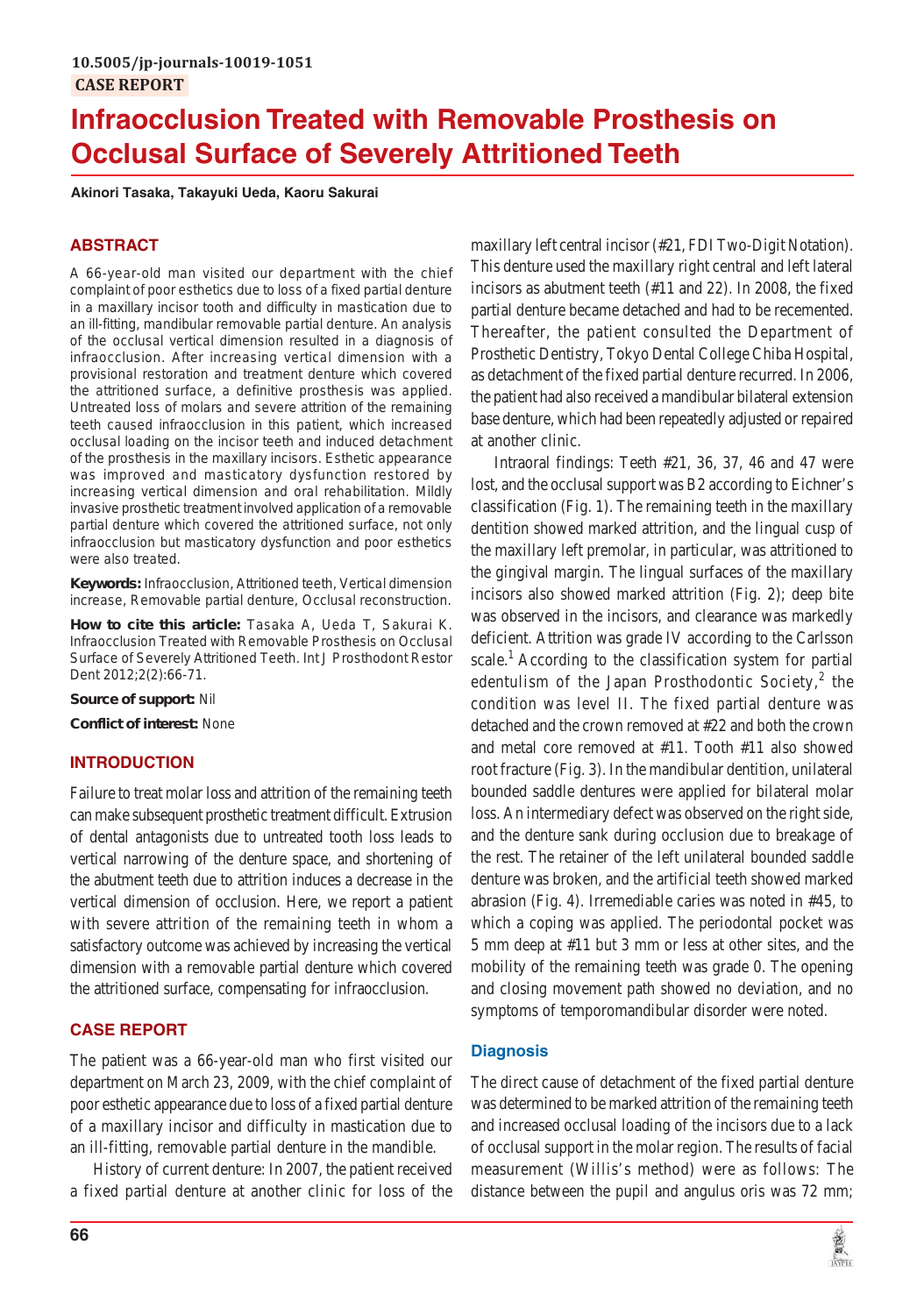*Infraocclusion Treated with Removable Prosthesis on Occlusal Surface of Severely Attritioned Teeth*



**Fig. 1:** Intraoral photographs and dental X-ray images obtained at initial examination



**Fig. 2:** Degree of attrition in maxillary dentition

and the distance between the subnasal point and submental region was 70 mm at rest position; during occlusion, the distance between the subnasal point and the submental region was 63 mm. Cephalographic findings (Ricketts analysis)<sup>3</sup> were as follows: Facial axis,  $89^\circ$ ; facial depth,



**Fig. 3:** Detached fixed partial denture and fractured upper right central incisor (at initial examination)

86°; mandibular plane, 25°; lower facial height, 50°; and mandibular arc, 17°. A diagnosis of infraocclusion was made based on these findings. In terms of mastication disorder, the chewing score was 65%, and chewing function was judged to be level IV according to the Sato evaluation.<sup>4</sup> Teeth #11 and #45 were judged to be unsalvageable due to root fracture and irremediable caries, respectively.

### **Therapeutic Strategy**

We decided to treat the infraocclusion by securing the denture space and clearance in the upper incisor region by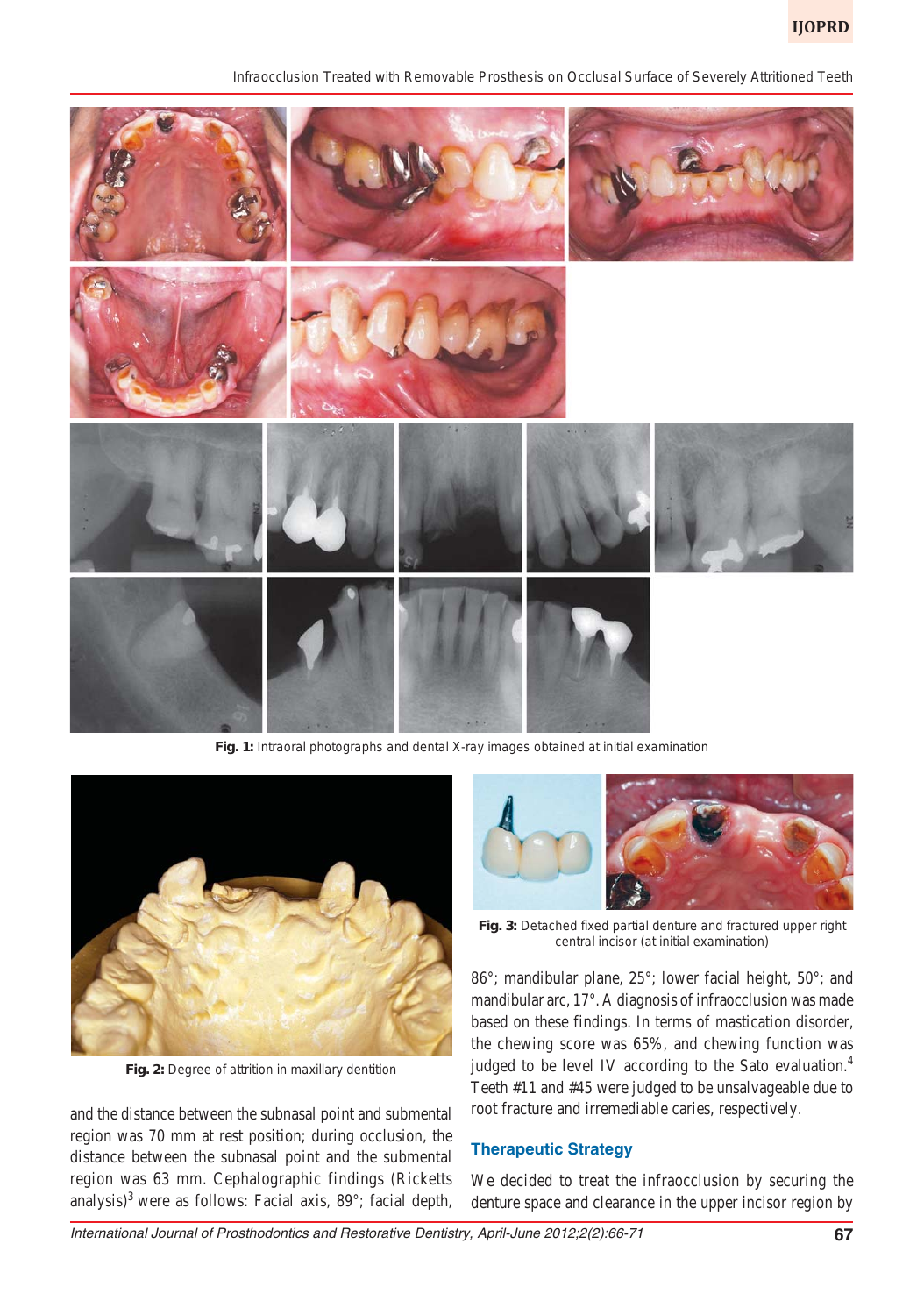

**Fig. 4:** Intraoral photographs of with dentures (at initial examination)

simultaneously increasing the vertical dimension and restoring occlusal support in the molar region. However, the patient was reluctant to undergo the suggested treatment after it was explained that it would be necessary to cut and carry out pulpectomy of multiple teeth if crown restoration was selected for restoration of the attritioned area of the maxillary dentition. A less invasive prosthetic treatment plan was then proposed which involved using a removable partial denture to cover the attritioned area and prosthetic treatment of teeth #11 and 21. This time, the patient gave their consent. Thus, it was decided to first increase vertical dimension using a provisional restoration and a treatment denture. After confirming the esthetic outcome and state of the periodontal tissues and occlusion, we would then go on to perform definitive prosthetic treatment.



**Fig. 5:** Gothic arch trace and tapping point at vertical dimension increase

## **Treatment and Follow-up**

Teeth #11 and 45, which were judged to be unsalvageable, were extracted. The occlusal vertical dimension was then increased by 5 mm between the subnasal point and submental region by evaluating the results of facial measurements and the physiologic resting position of the mandible. A Gothic arch tracer was used to determine the horizontal mandibular position after the vertical dimension had been increased. The tapping point was set at the apex of the Gothic arch. Centric occlusion was set at the apex (Fig. 5). A diagnostic wax-up was performed and crown morphology, state of occlusal contact and prosthetic space confirmed (Fig. 6).

The esthetic appearance of the incisor was restored. A provisional restoration was applied to #14, 15 and 22. The



**Fig. 6:** Diagnostic wax-up after vertical dimension increase

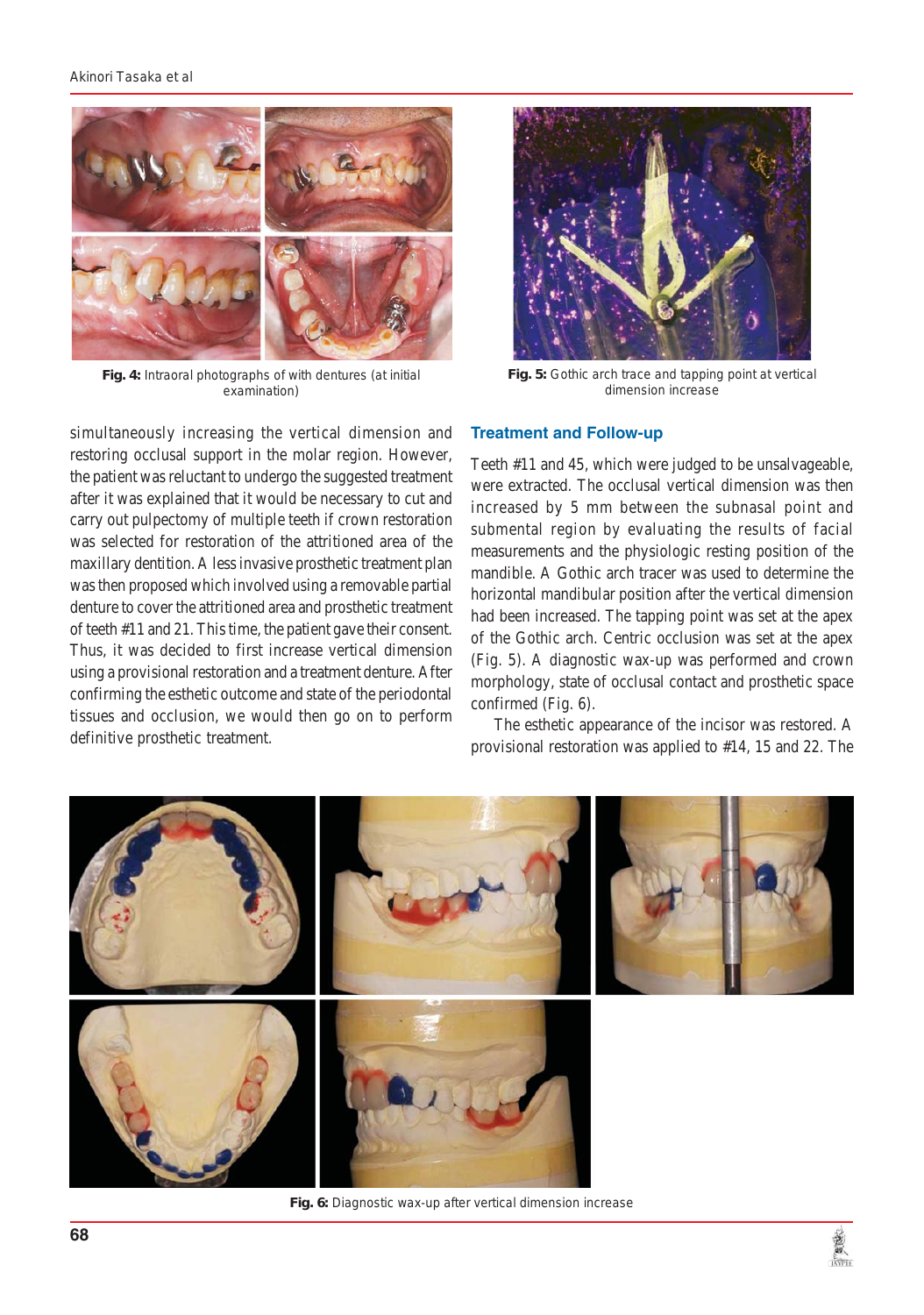*Infraocclusion Treated with Removable Prosthesis on Occlusal Surface of Severely Attritioned Teeth*



**Fig. 7:** Intraoral photographs obtained at after application of provisional restoration and treatment denture

surface of a treatment denture was covered with resin in those areas which would come into contact with the attritioned surfaces. A diagnostic wax-up was used as a reference. A bilateral removable partial denture was prepared for the defects at #36, 37, 45, 46 and 47, and an onlay rest was set at the attritioned area of #44 to simultaneously restore occlusal contact and prevent sinking of the denture base (Fig. 7). Attrition of mandibular tooth remained untreated to request from the patient. Group function was applied to the occlusal scheme. The patient reported frequent cheek biting for 1 week after application of the provisional restoration and treatment denture, but this ceased after occlusal adjustment. The treatment denture and provisional restoration were applied for 2 months and definitive prostheses prepared after confirming esthetics and the state of the periodontal tissue and occlusion. Full cast crowns were applied to #14 and 15 and a labial facing crown made of composite resin to #22 as definitive prostheses. A removable partial denture with a metal base which would cover the attritioned area and act as a prosthetic for loss of #11 and 21 was prepared. Loss of the incisors was restored using artificial teeth, and the morphology of the attritioned area of the maxillary dentition was restored by covering it with metal (Fig. 8). At the trial of the metal frame for the maxillary metal plate denture, the patient complained of discomfort due to the connector on the anterior palatal cover. The covered area was minimized by setting the posterior end of the connector between the 2nd and 3rd rugae of the transverse palatine fold. After confirming that the patient was satisfied with the reprepared metal frame, the artificial teeth were inserted and the definitive denture completed and applied (Fig. 9).



**Fig. 8:** Preparation of metal frame

For esthetic restoration in the maxillary incisor region, a labial facing crown made of composite resin to #22 and a partial denture for loss of #11 and #21. Tooth #13 was faced with composite resin and covered with the metal plate. The patient's chewing score was improved to 89%, or level 5, by appropriately adjusting the occlusal vertical dimension and oral rehabilitation, and masticatory dysfunction was alleviated. Analysis of postoperative lateral cephalograms revealed that the facial axis, facial depth, and mandibular arc had decreased by 0.5° and that the lower facial height had increased by 1° compared with preoperative values (Fig. 10). While no major problem arose concerning occlusal contact of the artificial teeth or compatibility of the impression surface for 1 year after prosthetic treatment, fracture of the resin face of #13 was observed and repaired once. Presently, the patient is being followed up once every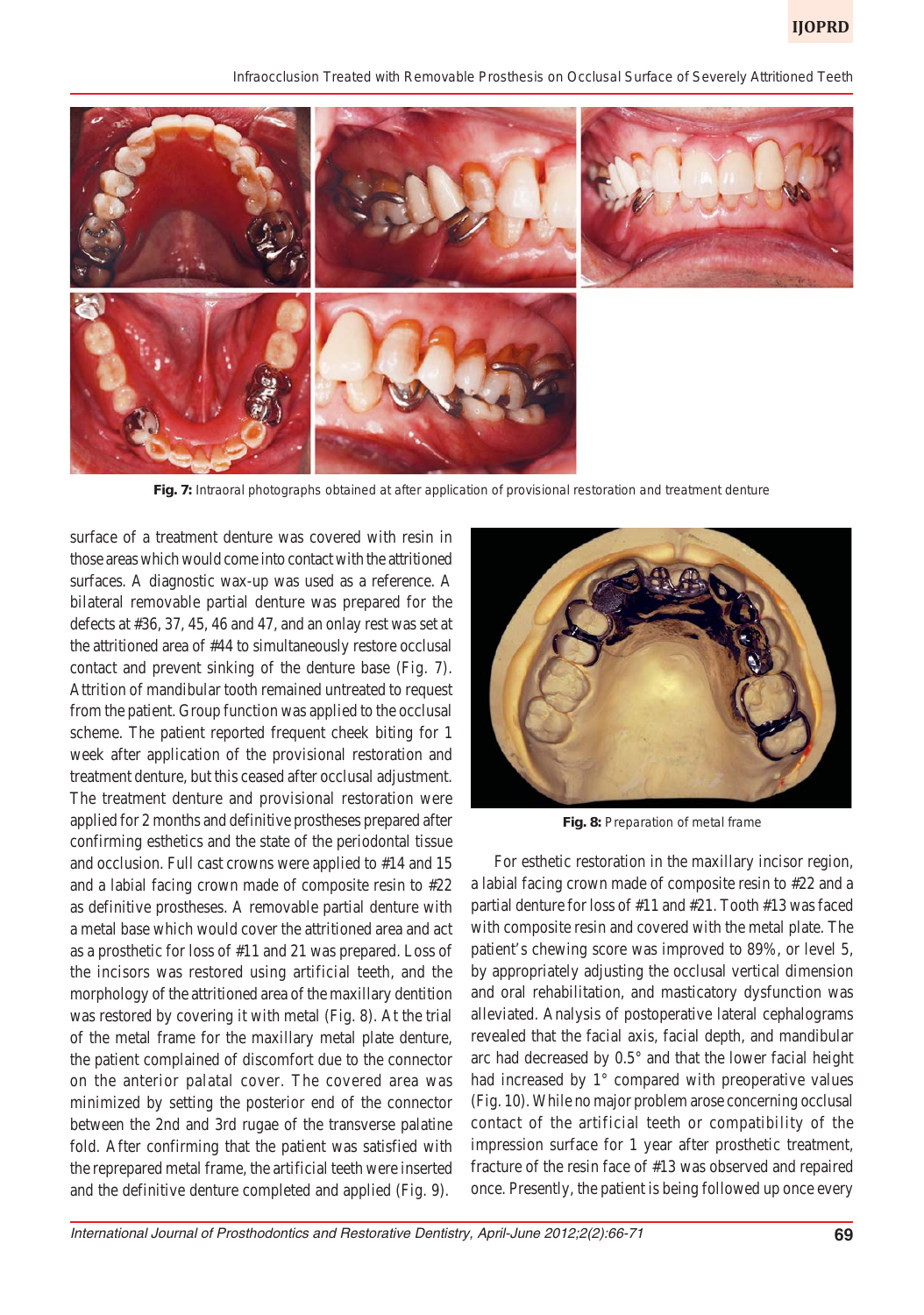

**Fig. 9:** Intraoral photographs of with definitive prosthesis applied

3 months. Plaque control and cleaning of the dentures are being practiced adequately. No caries has occurred in the remaining teeth, and no problem has arisen in the periodontal tissue.

## **DISCUSSION**

In this patient, an increase in occlusal loading in the incisor region due to infraocclusion caused by dentures with an insufficient supporting ability and attrition of the remaining teeth induced detachment of the fixed partial denture in the maxillary incisor region and root fracture of tooth #11. There are various methods of determining the appropriate vertical mandibular position in patients with a reduced occlusal vertical dimension. Here, the occlusal vertical dimension was increased by 5 mm between the subnasal point and submental region using the physiologic resting position of the mandible as a reference. Either a fixed or removable prosthesis must be selected in increasing vertical dimension in patients with infraocclusion due to attrition. If a fixed prosthesis is selected, there will be concerns over shortening of the abutment teeth. Although supplementary retention forms such as the box, groove, and parallel pin offer an effective means of retaining short abutment teeth, $5$  they were considered inappropriate in the present case due to severe attrition. Therefore, it is necessary to carry out crown lengthening accompanied by a surgical procedure or pulpectomy using a post and core if a fixed prosthesis is to be used in areas with severe attrition.<sup>6</sup> However, such invasive treatment has become less popular recently with developments in techniques which require minimal or no preparation and new adhesives.<sup>7</sup> Some studies have reported the use of a cap clasp or onlay type rest in treatment



**Fig. 10:** Analysis of preoperative (left) and postoperative (right) lateral cephalograms

involving a removable prosthesis.<sup>8,9</sup> None of these approaches was considered appropriate in the present patient, however, due to the extent of attrition, number of maxillary teeth affected and loss of crown length. Therefore, a removable partial denture was selected to restore the morphology of the defect by covering the attritioned area. The patient reported frequent cheek biting for 1 week after vertical dimension was increased with a provisional restoration and treatment denture, probably due to the 5 mm increase in occlusal dimension, which may have destabilized occlusion.<sup>10</sup> The patient stopped complaining of discomfort during chewing after application of the definitive prosthesis, however. Functional recovery was checked by comparing chewing function between before and after prosthetic treatment. Masticatory efficiency was improved by adjusting the occlusal vertical dimension and oral rehabilitation using a removable partial denture to cover the attritioned area. Decrease in the facial axis, facial depth,